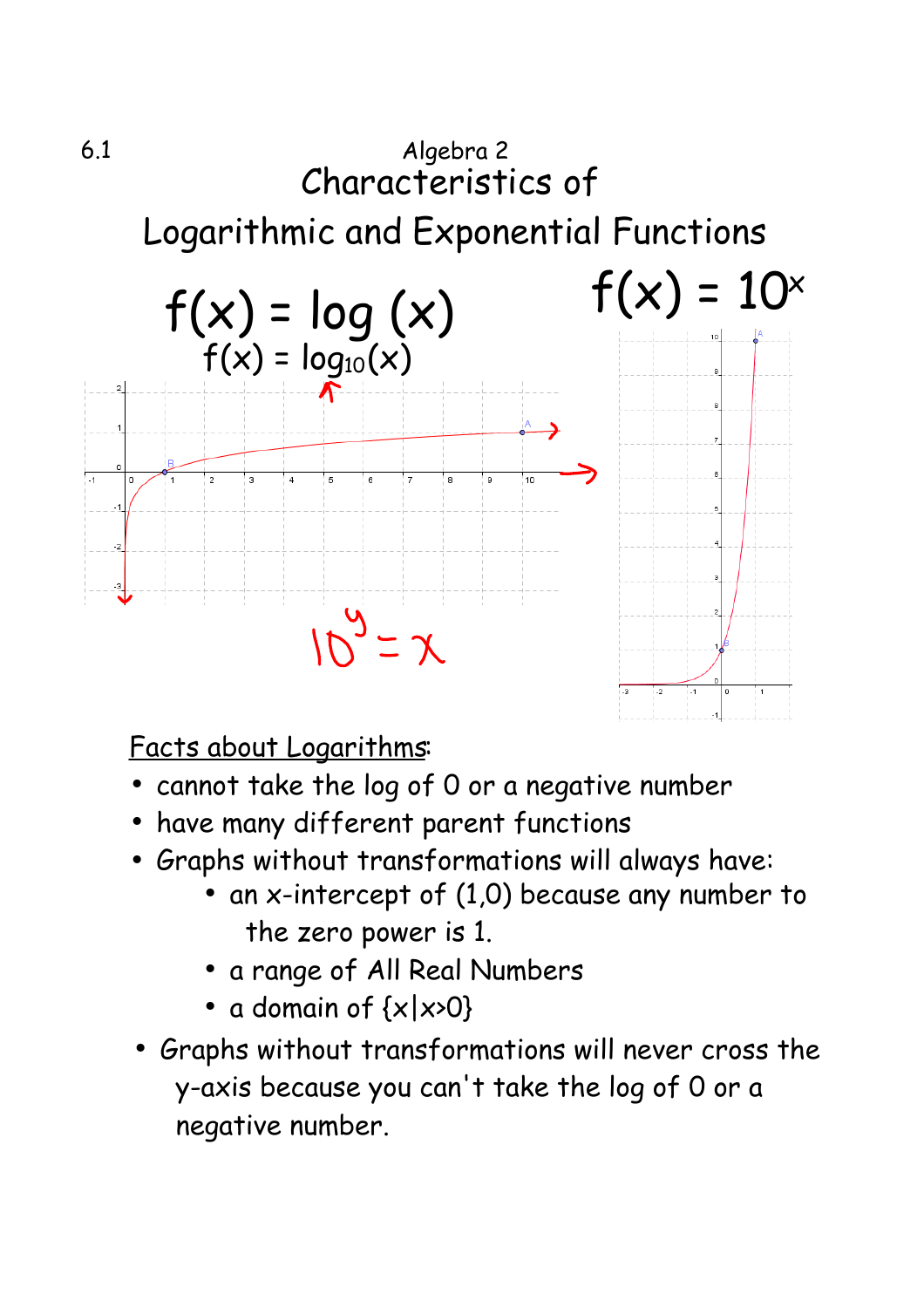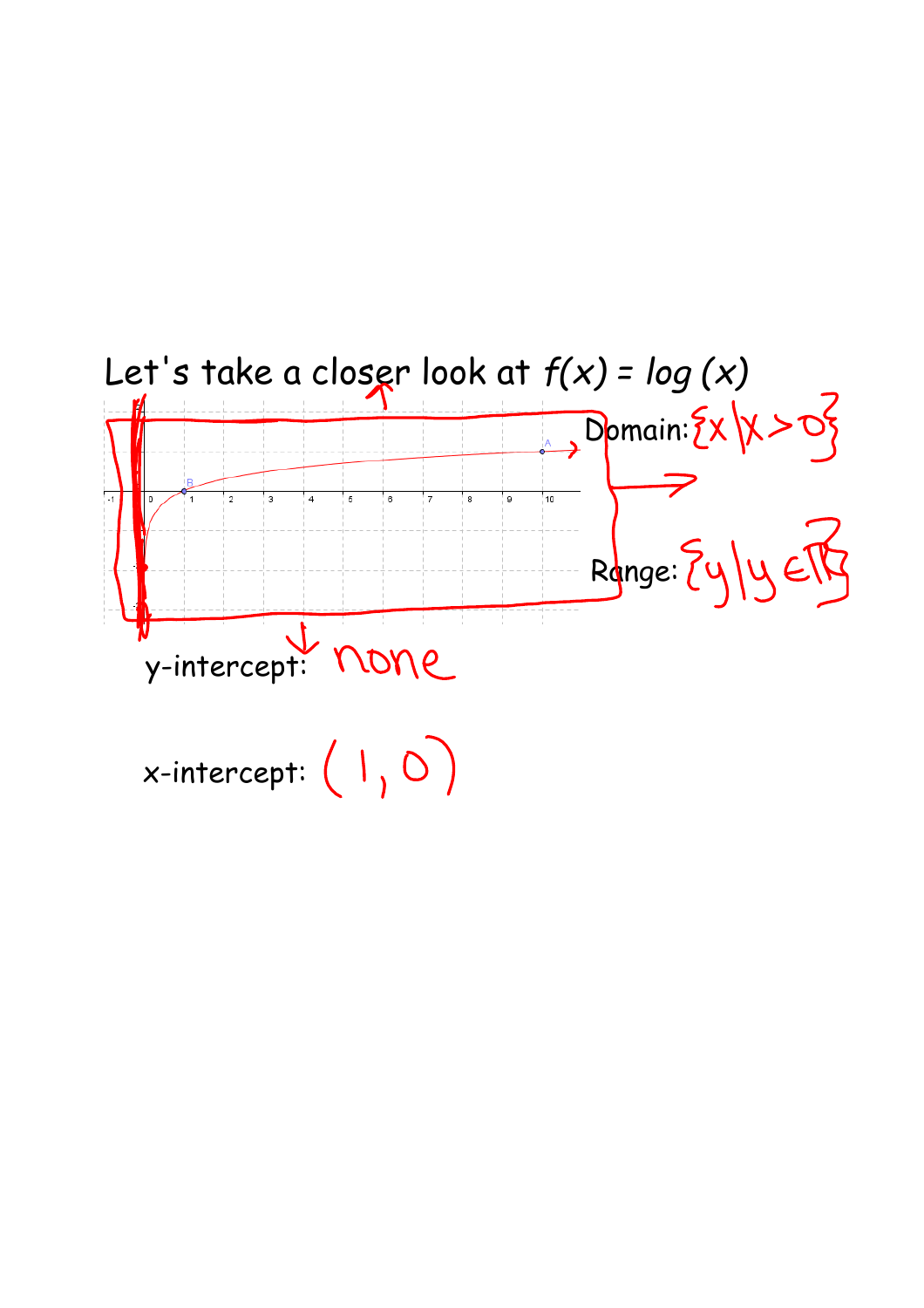List the transformations from the parent function. Then give the domain, range and intercepts.

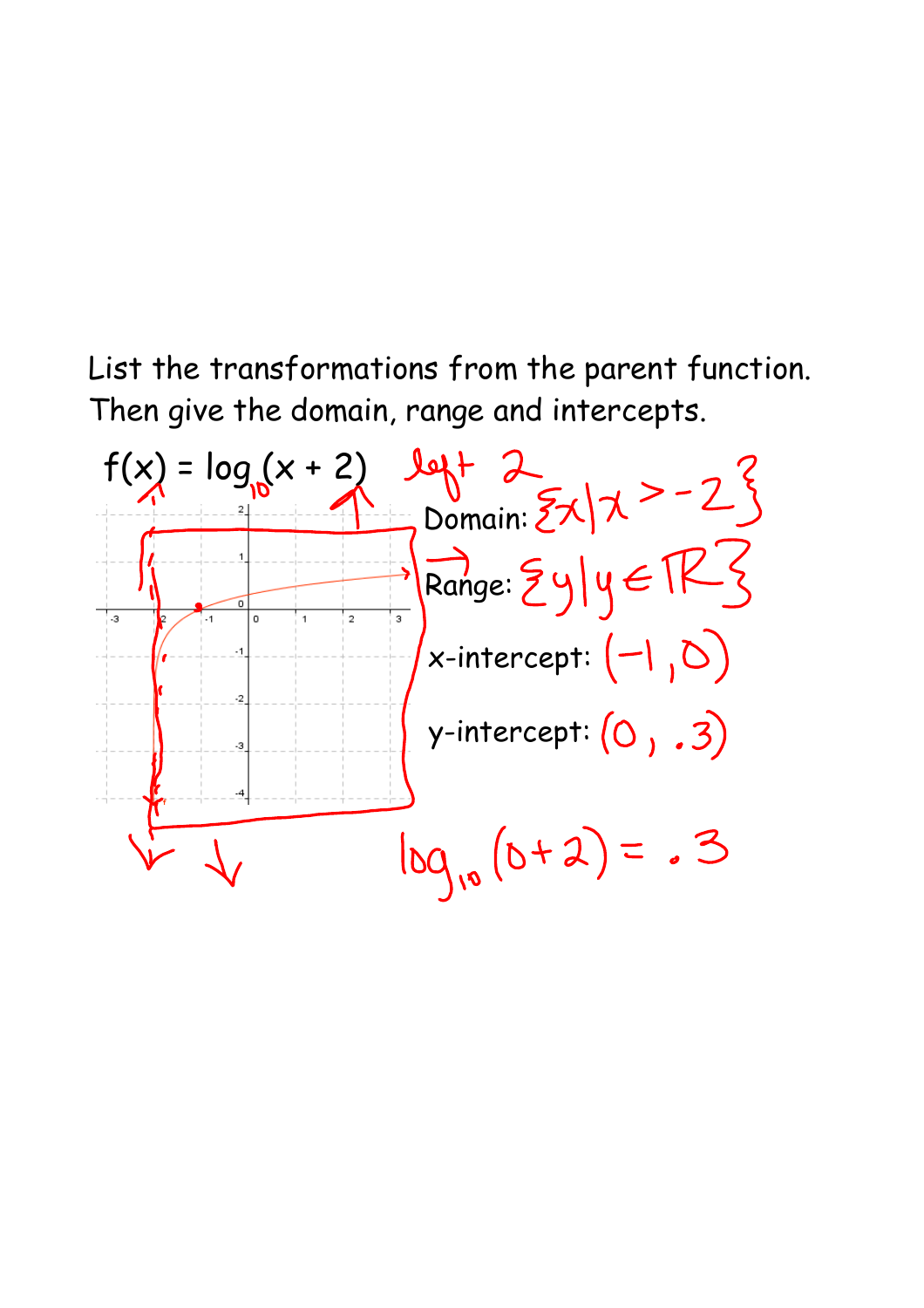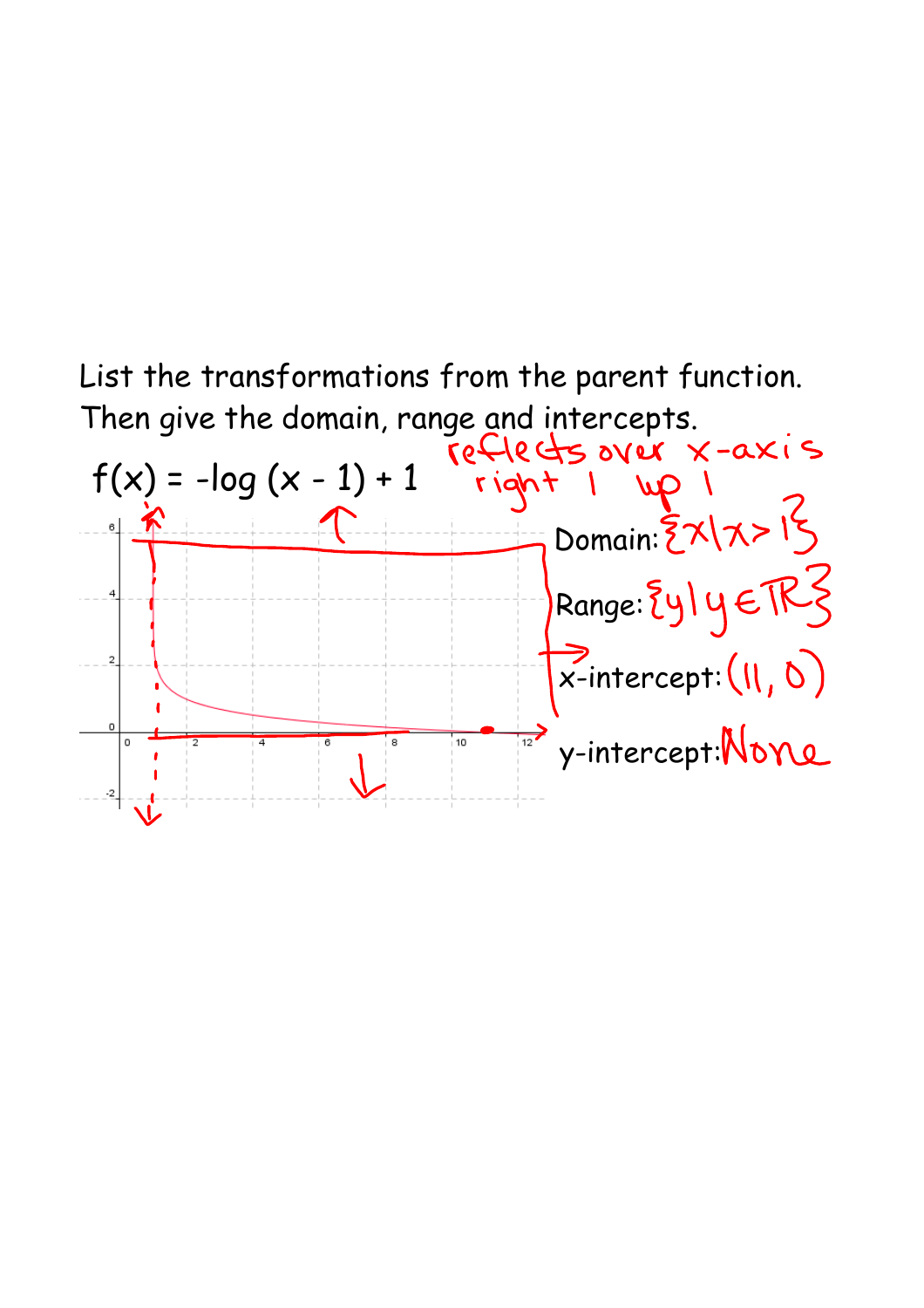

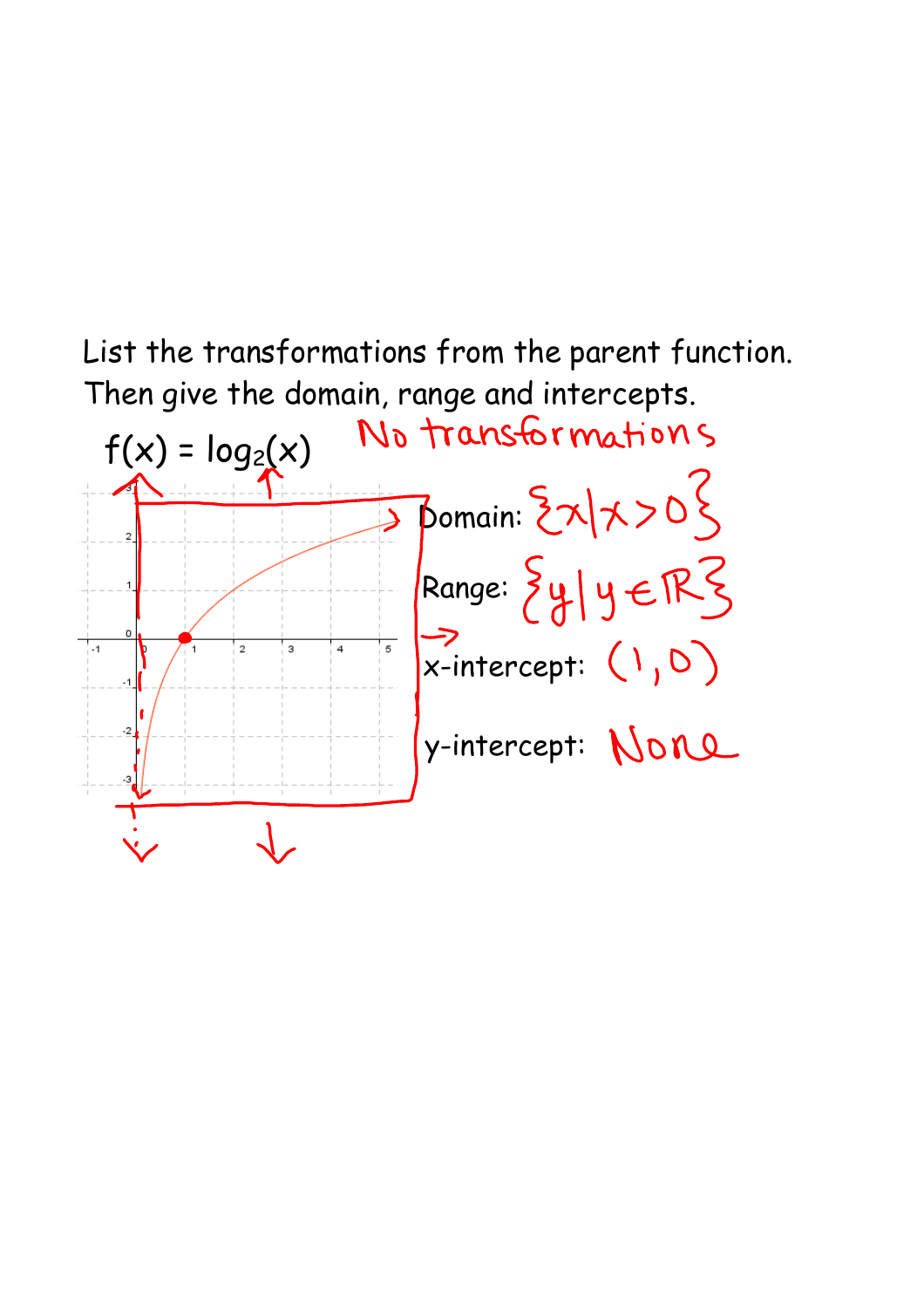## Domain and Range:

-the **domain** of a **logarithmic** function can be found by setting what you are taking the log of > 0 and solve for x. (for example  $f(x) = log(x + 2)$  set  $(x + 2) > 0$ )

-the **range** of a **logarithmic** function is *always* All Real Numbers.

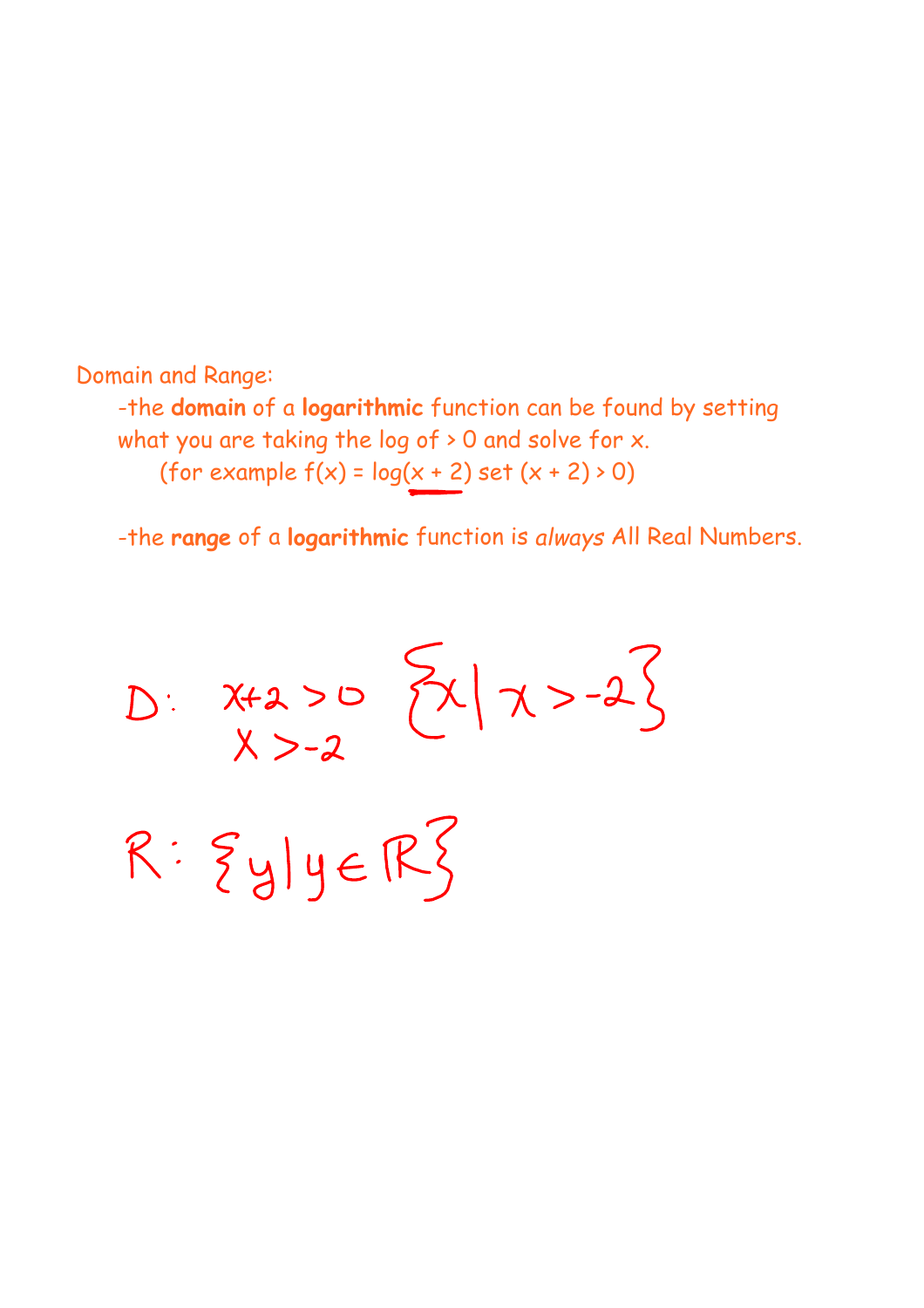Give the domain and range then list the transformations.



Domain: Range:  $f(x) = -\log_2(x) - 3$ 

 $X - 4 > 0$  $X>4$ 

 $X > 0$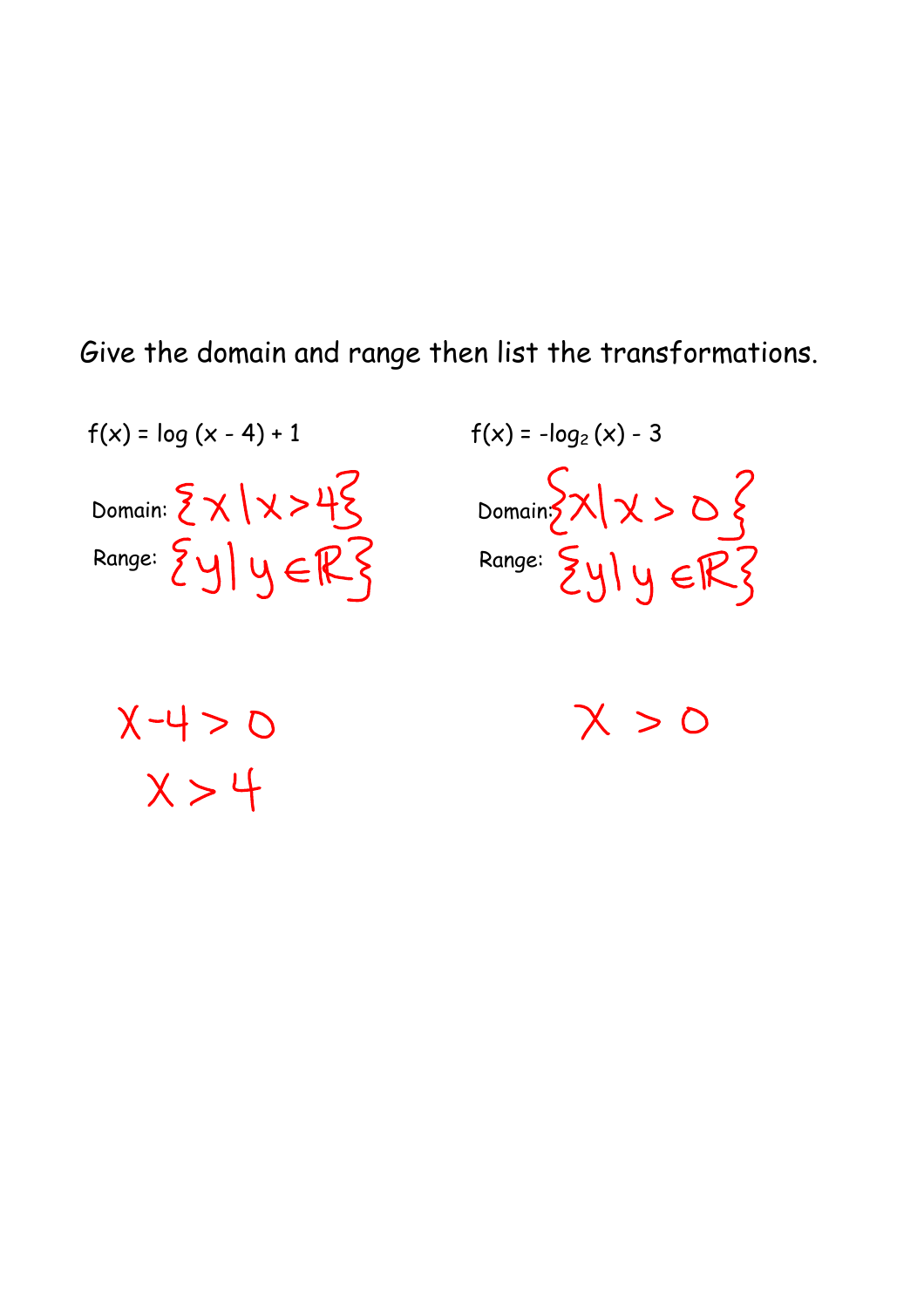

- many different parent functions
- Graphs without transformations will always have:
	- $\bullet$  an y-intercept of (0,1) because any number to the zero power is 1.
	- a domain of All Real Numbers
	- a range of {y|y>0}
- Graphs without transformations will never cross under the x-axis because negative exponents make the base flip which in turn makes the graph reflect over the x-axis.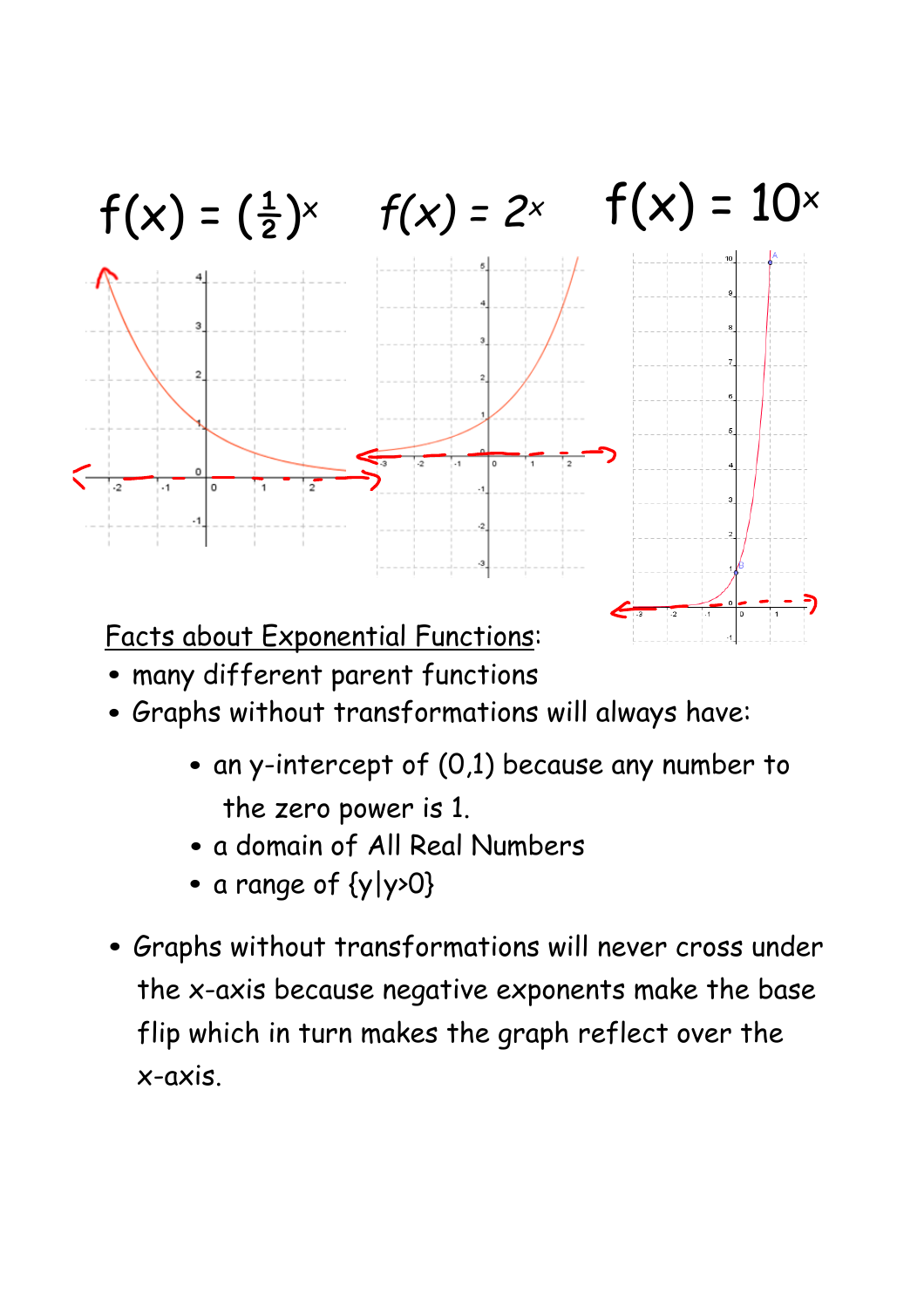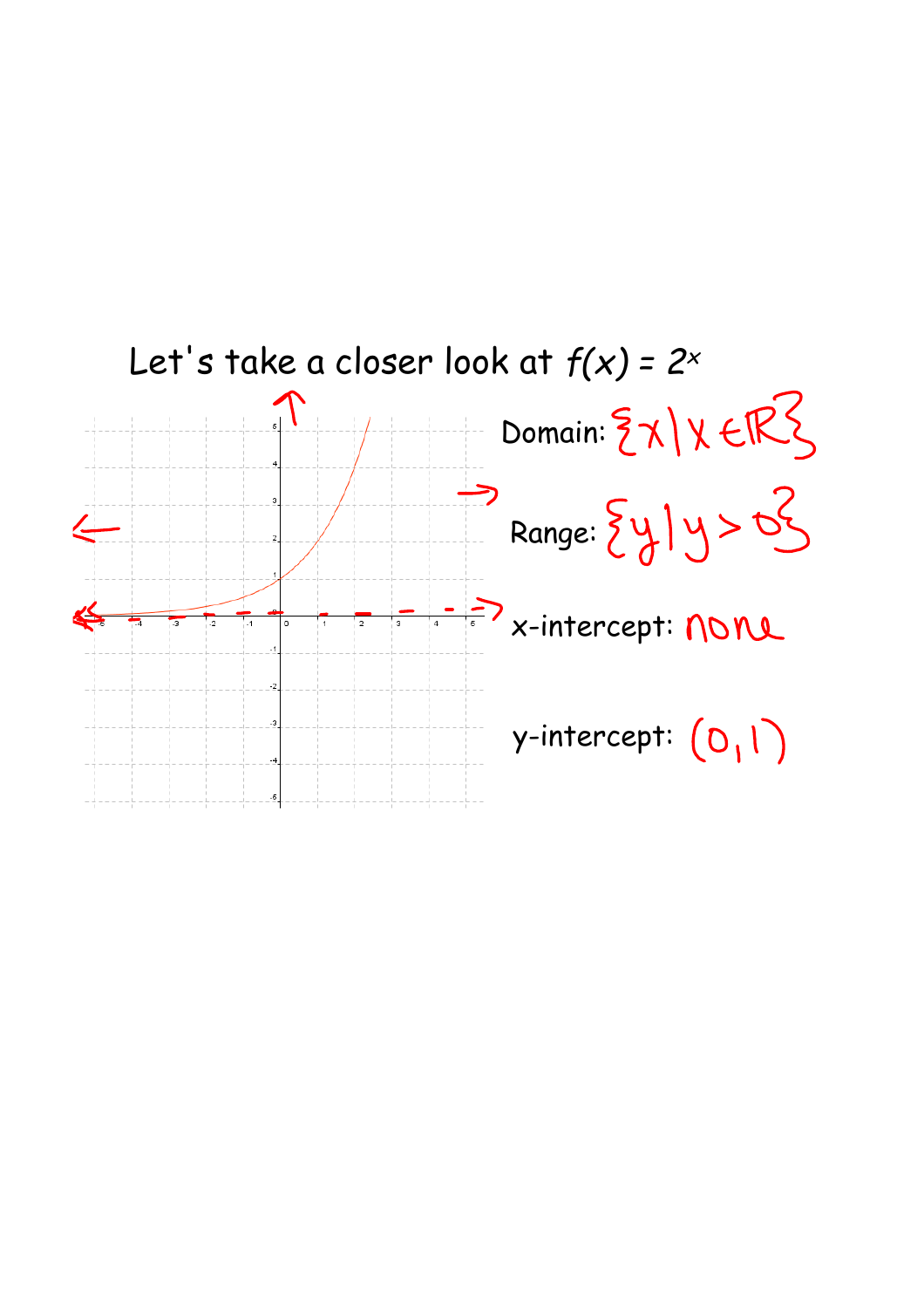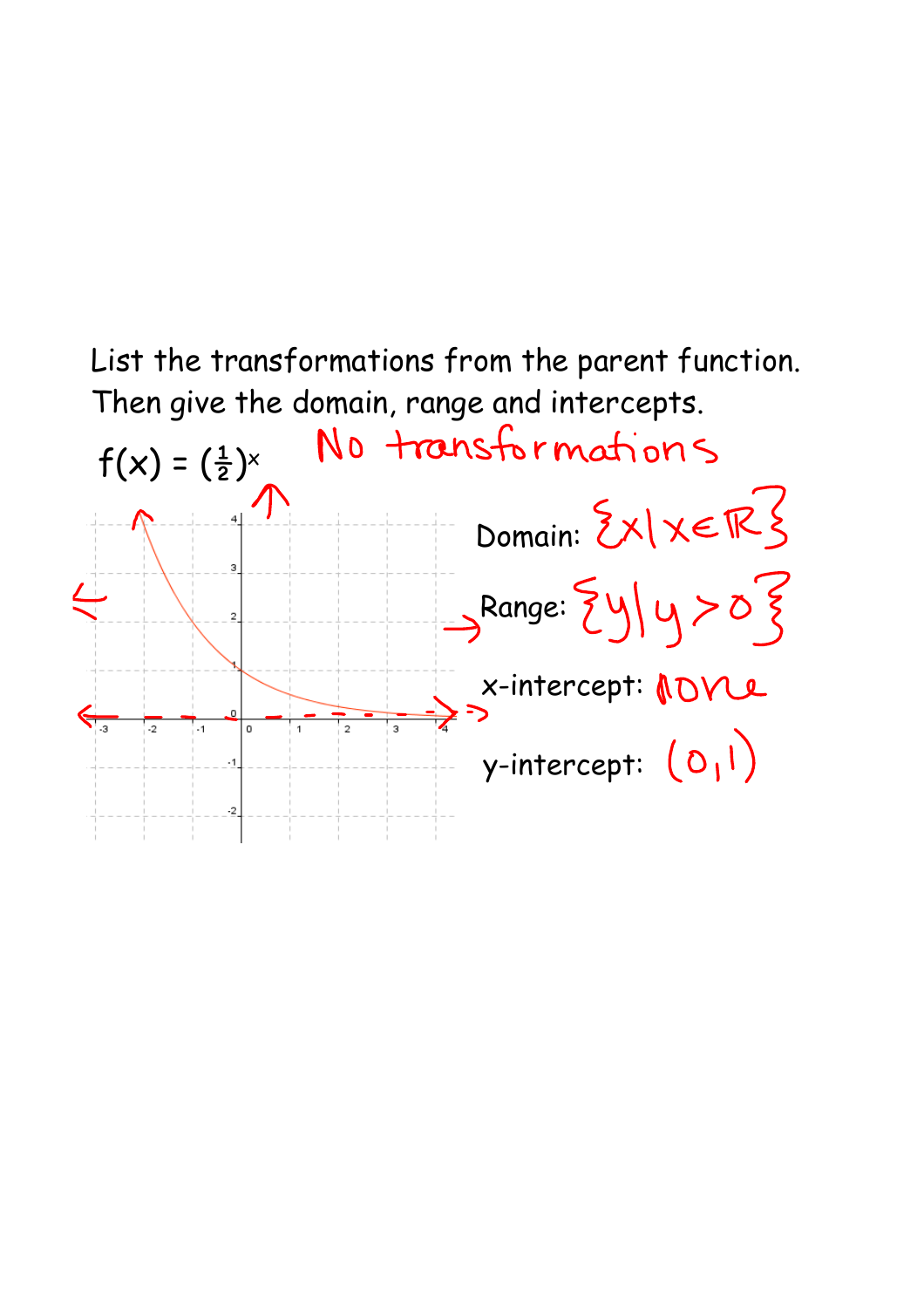List the transformations from the parent function. Then give the domain, range and intercepts.

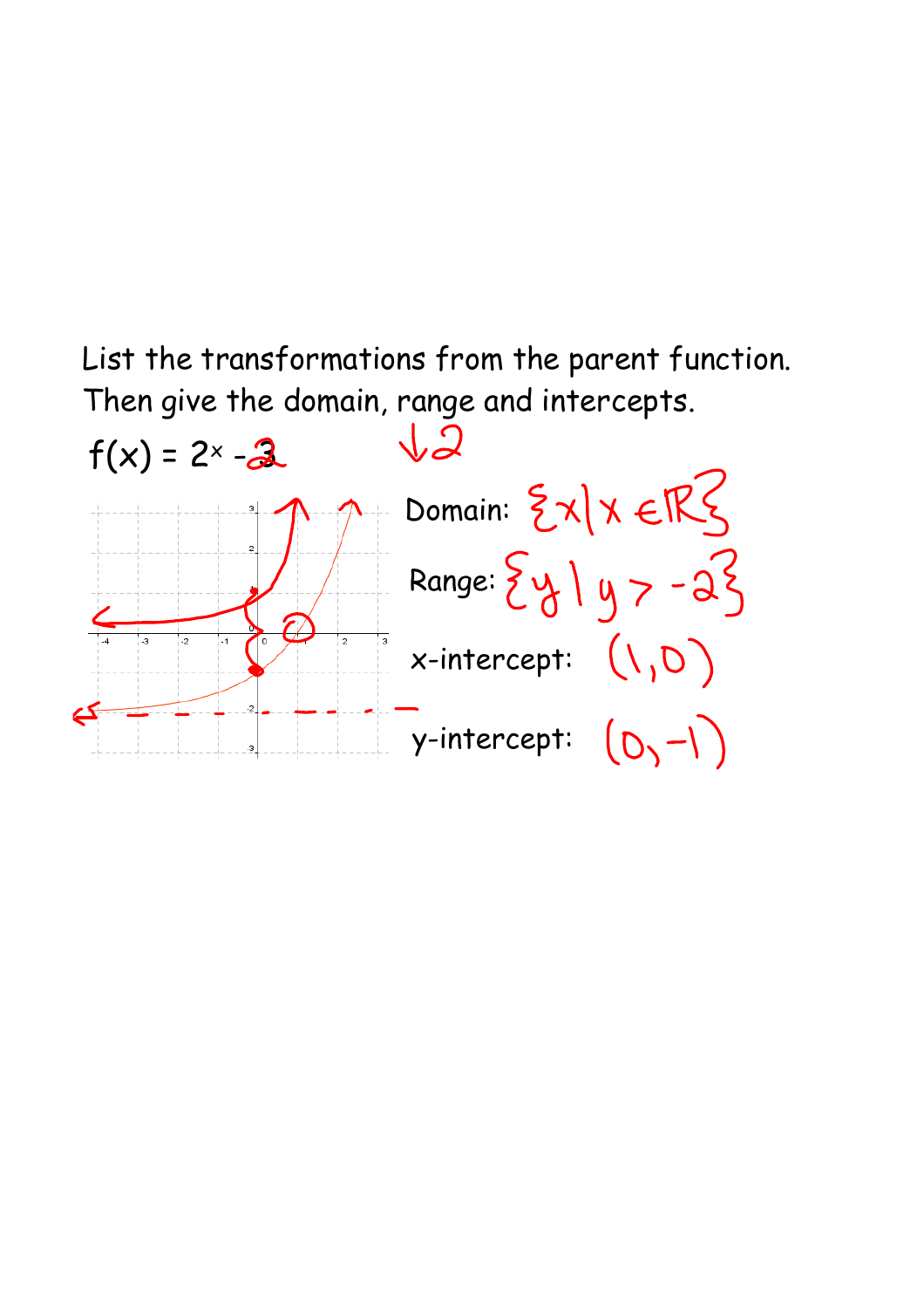List the transformations from the parent function. Then give the domain, range and intercepts.

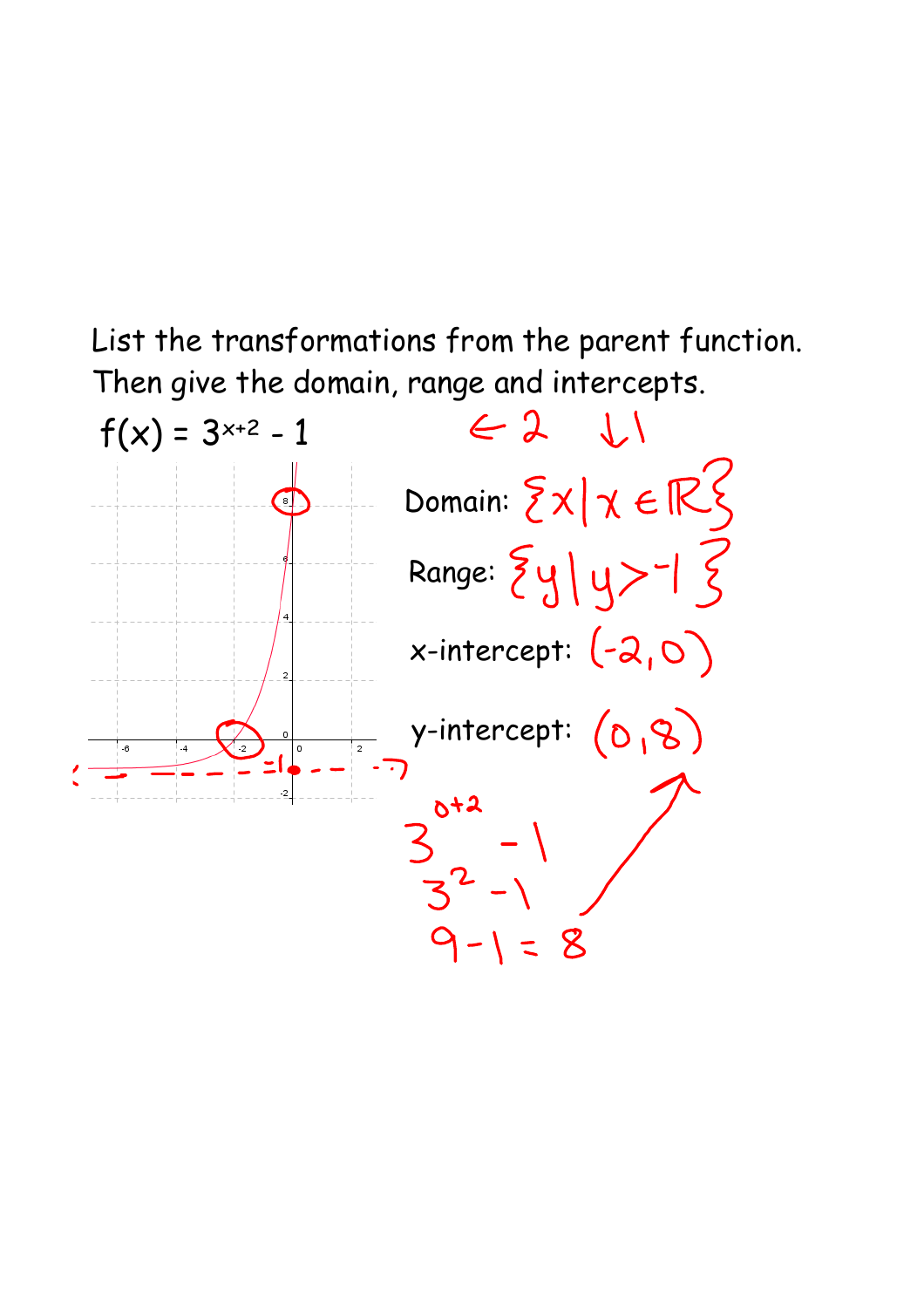Domain and Range:

- the **domain** of an **exponential** function is *always* All Real Numbers
- the **range** of an **exponential** function can be found by looking to see what is being added or subtracted from the outside of the function. The range will always be the y-values that are greater than that number.

(for example  $f(x)$  = 2 $\left($  + 3  $\right)$  the range is {y|y > 3}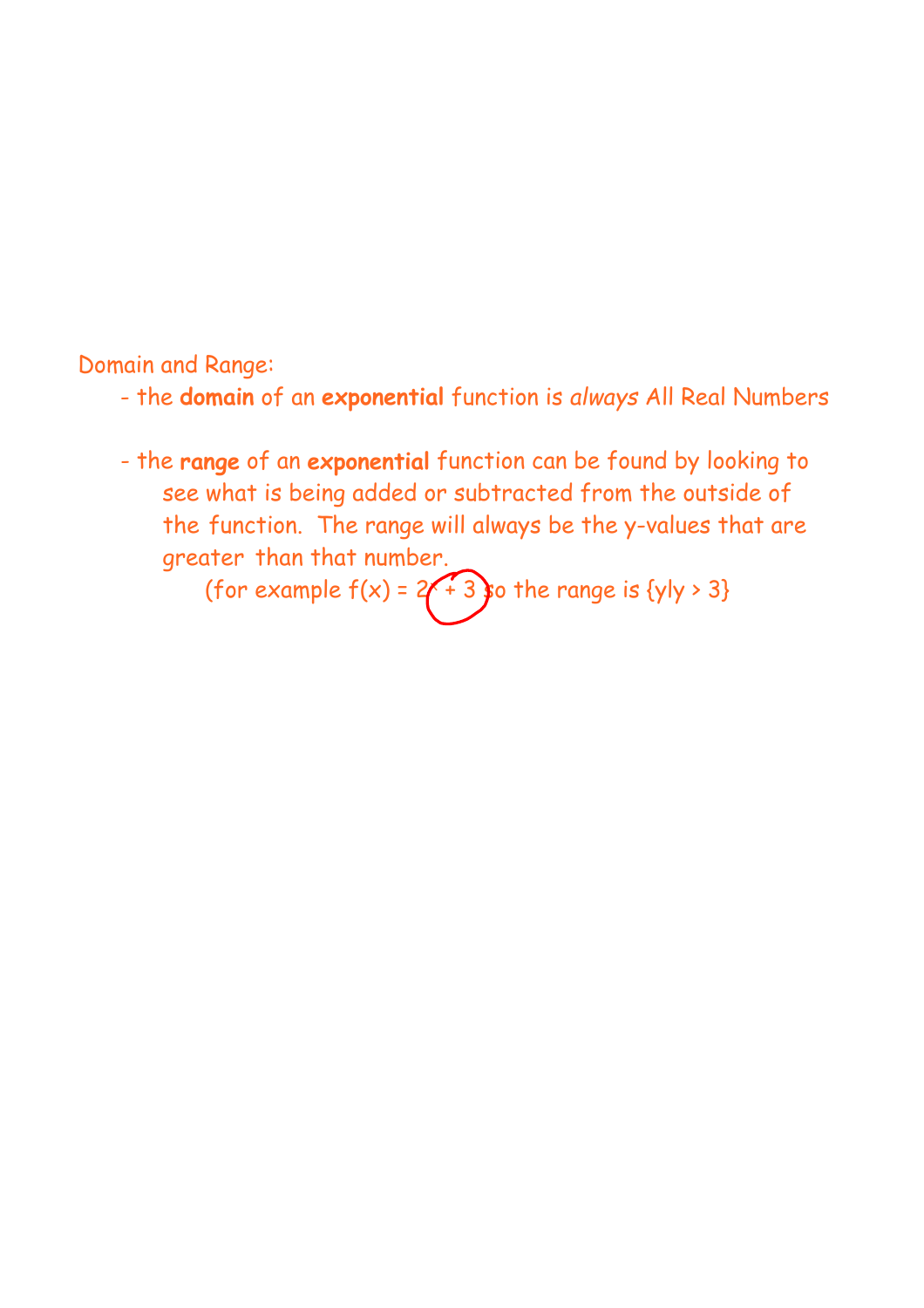Give the domain and range then list the transformations.

$$
f(x) = 2x + \boxed{-1}
$$
\nDomain:  $\{x \mid x \in \mathbb{R}\}$ 

\nRange:  $\{y \mid y > -1\}$ 

$$
f(x) = 3^{x-1}\left(4\right)
$$
\nDomain:  $\left\{\chi\middle| \chi \in \mathbb{R}\right\}$ 

\nRange:  $\left\{\frac{y}{y} \mid y > 4\right\}$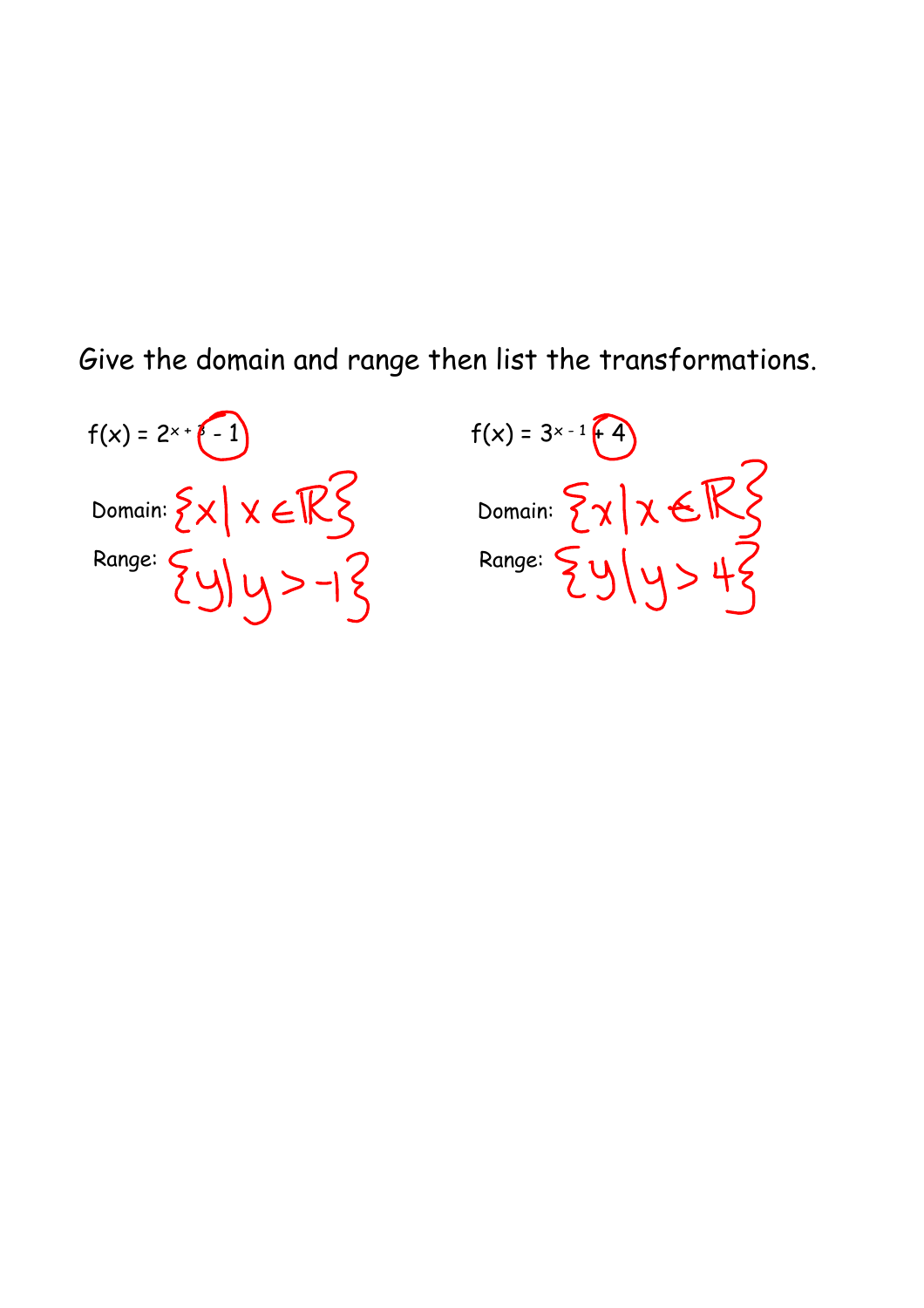You Try:<br>Ms. Juarez showed the graphs of the functions  $y = \log_2 x$  and  $y = \log_4 x$  to her students. Which conclusion is *incorrect*?

A) The *x*-intercept of each graph is 0.

B) The graphs never intersect the  $y$ -axis.

C) The domain of each function is  $\{x : x > 0\}$ .

D) The range of each function is  $\langle y : \text{all real numbers} \rangle$ .

Which function is represented by the graph?



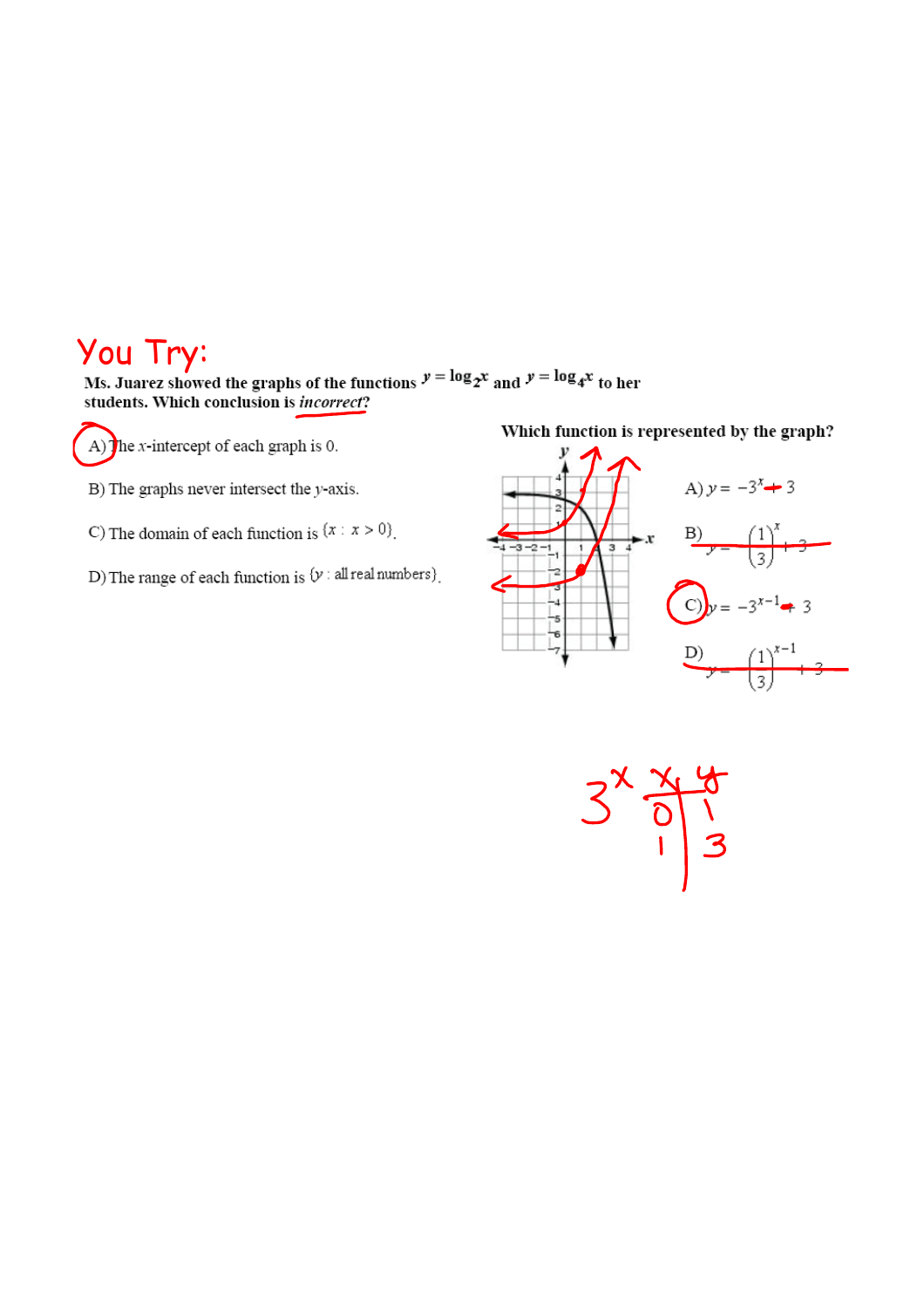## Algebra 2 Section 6.1 Worksheet Characteristics of Exponential and Logarithmic Functions

Name: \_\_\_\_\_\_\_\_\_\_\_\_\_\_\_\_\_\_\_\_\_\_\_\_\_\_\_\_\_\_\_\_\_ Date: \_\_\_\_\_\_\_\_\_\_\_\_\_\_\_ Hour:\_\_\_\_\_\_\_\_\_\_\_\_\_ Use the graph to find the domain, range, and intercepts. 1.  $f(x) = log(x + 3)$ 2.  $f(x) = log(x) - 1$  $2 \mid$  $10$  $\overline{\phantom{0}}$  $12$  $\cdot$ 2 3.  $f(x) = \log(x + 1) + 2$  4.  $f(x) = -\log_2(x) + 2$  $\overline{z}$ Use the equation to find the domain and range. Then list the transformations.

5.  $f(x) = log(x + 5)$ 

6. 
$$
f(x) = \log(x - 3) + 4
$$

7. 
$$
f(x) = \log(x - 1) - 6
$$
 8.  $f(x) = \log_2(x + 4) + 1$ 

8. 
$$
f(x) = log_2(x + 4) + 1
$$